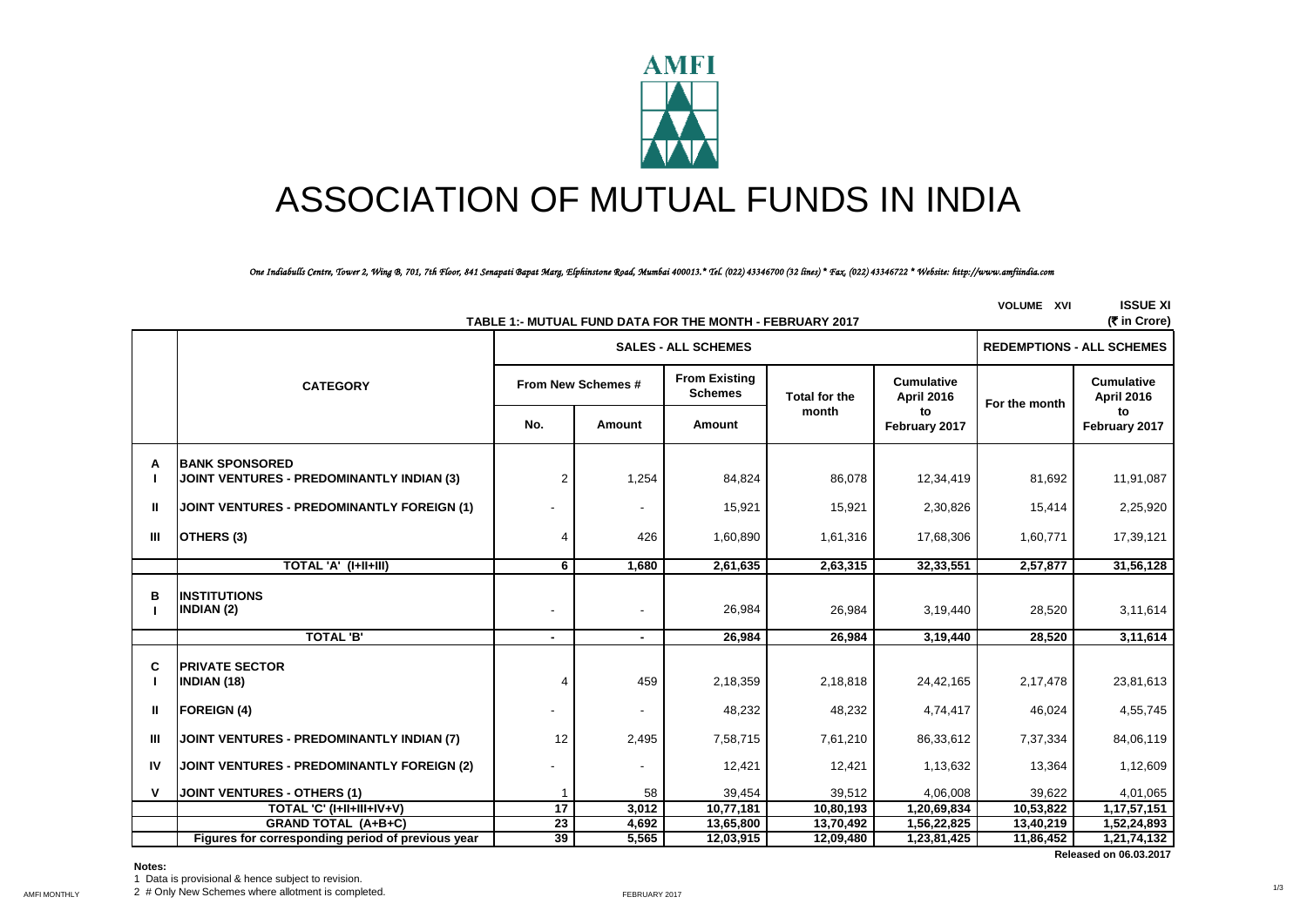| <b>INDEE 4. UNLEQUORING THE MUNITION TEDRONINT 49TH - THE NIVE UNTEQUINT MIDE</b><br>(₹ in Crore)<br>2.1 *NEW SCHEMES LAUNCHED (ALLOTMENT COMPLETED) |                      |        |                      |        |                      |                      |                      |              |  |
|------------------------------------------------------------------------------------------------------------------------------------------------------|----------------------|--------|----------------------|--------|----------------------|----------------------|----------------------|--------------|--|
|                                                                                                                                                      | Open End             |        | <b>Close End</b>     |        |                      | <b>Interval Fund</b> |                      | <b>TOTAL</b> |  |
|                                                                                                                                                      | <b>No.of Schemes</b> | Amount | <b>No.of Schemes</b> | Amount | <b>No.of Schemes</b> | Amount               | <b>No.of Schemes</b> | Amount       |  |
| <b>INCOME</b>                                                                                                                                        |                      | 106    | 19                   | 3,334  |                      |                      | 20                   | 3,440        |  |
| <b>INFRASTRUCTURE DEBT FUND</b>                                                                                                                      |                      | . .    |                      |        |                      |                      |                      |              |  |
| <b>EQUITY</b>                                                                                                                                        |                      | 119    |                      | 1,133  |                      |                      |                      | 1,252        |  |
| <b>BALANCED</b>                                                                                                                                      |                      | -      |                      |        |                      |                      |                      |              |  |
| <b>LIQUID/MONEY MARKET</b>                                                                                                                           |                      | -      |                      |        |                      |                      |                      |              |  |
| <b>IGILT</b>                                                                                                                                         |                      |        |                      |        |                      |                      |                      |              |  |
| <b>IELSS - EQUITY</b>                                                                                                                                |                      |        |                      |        |                      |                      |                      |              |  |
| <b>GOLD ETF</b>                                                                                                                                      |                      |        |                      |        |                      |                      |                      |              |  |
| <b>OTHER ETFS</b>                                                                                                                                    |                      |        |                      |        |                      |                      |                      |              |  |
| <b>IFUND OF FUNDS INVESTING</b>                                                                                                                      |                      |        |                      |        |                      |                      |                      |              |  |
| <b>OVERSEAS</b>                                                                                                                                      | . .                  | . .    |                      |        |                      |                      |                      |              |  |
| <b>TOTAL</b>                                                                                                                                         |                      | 225    | 21                   | 4,467  |                      |                      | 23                   | 4,692        |  |

# **TABLE 2:- SALES DURING THE MONTH OF FEBRUARY 2017 - TYPE AND CATEGORY WISE**

#### **\*NEW SCHEMES LAUNCHED :**

| <b>OPEN END INCOME:</b>   | Mahindra Mutual Fund Alp-Samay Bachat Yojana                                                                                                                                                                                                                                                                                                                                                                                                                                                                                                                                                                                                                                                                                                                                                                  |
|---------------------------|---------------------------------------------------------------------------------------------------------------------------------------------------------------------------------------------------------------------------------------------------------------------------------------------------------------------------------------------------------------------------------------------------------------------------------------------------------------------------------------------------------------------------------------------------------------------------------------------------------------------------------------------------------------------------------------------------------------------------------------------------------------------------------------------------------------|
| <b>IOPEN END EQUITY:</b>  | Mahindra Mutual Fund Dhan Sanchay Yojana                                                                                                                                                                                                                                                                                                                                                                                                                                                                                                                                                                                                                                                                                                                                                                      |
| <b>ICLOSE END INCOME:</b> | Birla Sun Life Fixed Term Plan - Series OD (1145 days) and Series OE (1153 days); DHFL Pramerica Fixed Duration Fund Series AB; HDFC FMP 1150D February 2017 (1) Series 37,<br>1155D February 2017 (1) Series 37, 1169D February 2017 (1) Series 37 and 1178D February 2017 (1) Series 37; ICICI Prudential FMP Series 80 - 1187 days Plan G, 1170 days Plan I<br>and 1253 days Plan J; Kotak FMP Series 199 (1147 days); Reliance Dual Advantage Fixed Tenure Fund X - Plan F, Reliance Fixed Horizon Fund XXXII Series 9; SBI Debt Fund Series  <br>B-46 (1155 days), SBI Dual Advantage Fund - Series XIX; Union Capital Protection Oriented Fund-Series 7; UTI Dual Advantage Fixed Term Fund Series IV - III (1279 days) and IV<br>(1997 days), UTI Fixed Term Income Fund Series XXVI - III (1169 days) |
| <b>ICLOSE END EQUITY:</b> | Axis Emerging Opportunities Fund - Series 2 (1400 days) and Sundaram Select Micro Cap - Series XII                                                                                                                                                                                                                                                                                                                                                                                                                                                                                                                                                                                                                                                                                                            |

#### **2.2 EXISTING SCHEMES**

|                                                    | Open End             |           |                      | <b>Close End</b> |                      | <b>Interval Fund</b>     |                      | <b>TOTAL</b> |
|----------------------------------------------------|----------------------|-----------|----------------------|------------------|----------------------|--------------------------|----------------------|--------------|
|                                                    | <b>No.of Schemes</b> | Amount    | <b>No.of Schemes</b> | Amount           | <b>No.of Schemes</b> | Amount                   | <b>No.of Schemes</b> | Amount       |
| <b>INCOME</b>                                      | 254                  | 51,629    | 1,195                |                  | 68                   | 150                      | 1,517                | 51,779       |
| <b>INFRASTRUCTURE DEBT FUND</b>                    |                      |           |                      |                  |                      | $\overline{\phantom{a}}$ |                      |              |
| <b>IEQUITY</b>                                     | 314                  | 18,176    | 101                  |                  |                      |                          | 415                  | 18,176       |
| <b>BALANCED</b>                                    | 30                   | 5,737     |                      |                  |                      | $\overline{\phantom{a}}$ | 30                   | 5,737        |
| <b>LIQUID/MONEY MARKET</b>                         | 52                   | 12,85,280 |                      |                  |                      | $\overline{\phantom{a}}$ | 52                   | 12,85,280    |
| <b>IGILT</b>                                       | 41                   | 479       |                      |                  |                      | $\overline{\phantom{a}}$ |                      | 479          |
| <b>IELSS - EQUITY</b>                              | 43                   | 1,404     | 20                   |                  |                      | $\overline{\phantom{a}}$ | 63                   | 1,404        |
| <b>GOLD ETF</b>                                    | 12                   |           |                      |                  |                      | $\overline{\phantom{a}}$ | 12                   |              |
| <b>OTHER ETFS</b>                                  | 51                   | 2,901     |                      |                  |                      | $\overline{\phantom{a}}$ | 51                   | 2,901        |
| <b>IFUND OF FUNDS INVESTING</b><br><b>OVERSEAS</b> | 29                   | 43        | . .                  |                  |                      | $\overline{\phantom{a}}$ | 29                   | 43           |
| <b>TOTAL</b>                                       | 826                  | 13,65,650 | 1,323                |                  | 68                   | 150                      | 2217                 | 13,65,800    |

| <b>2.3 TUTAL OF ALL SUREMES</b>                    |                      |           |                      |        |                      |        |                      |           |  |
|----------------------------------------------------|----------------------|-----------|----------------------|--------|----------------------|--------|----------------------|-----------|--|
|                                                    |                      | Open End  | <b>Close End</b>     |        | <b>Interval Fund</b> |        | <b>TOTAL</b>         |           |  |
|                                                    | <b>No.of Schemes</b> | Amount    | <b>No.of Schemes</b> | Amount | <b>No.of Schemes</b> | Amount | <b>No.of Schemes</b> | Amount    |  |
| <b>INCOME</b>                                      | 255                  | 51,735    | 1,214                | 3,334  | 68                   | 150    | 1.537                | 55,219    |  |
| <b>INFRASTRUCTURE DEBT FUND</b>                    |                      |           |                      |        |                      |        |                      |           |  |
| <b>IEQUITY</b>                                     | 315                  | 18,295    | 103                  | 1,133  |                      |        | 418                  | 19,428    |  |
| <b>BALANCED</b>                                    | 30                   | 5,737     |                      |        |                      |        | 30                   | 5,737     |  |
| <b>LIQUID/MONEY MARKET</b>                         | 52                   | 12,85,280 |                      |        |                      |        | 52                   | 12,85,280 |  |
| <b>IGILT</b>                                       | 41                   | 479       |                      |        |                      |        | 41                   | 479       |  |
| <b>IELSS - EQUITY</b>                              | 43                   | 1,404     | 20                   |        |                      |        | 63                   | 1,404     |  |
| <b>GOLD ETF</b>                                    | 12                   |           |                      |        |                      |        | 12 <sup>12</sup>     |           |  |
| <b>OTHER ETFS</b>                                  | 51                   | 2,901     |                      |        |                      |        | 51                   | 2,901     |  |
| <b>IFUND OF FUNDS INVESTING</b><br><b>OVERSEAS</b> | 29                   | 43        |                      |        |                      |        | 29                   | 43        |  |
| <b>TOTAL</b>                                       | 828                  | 13,65,875 | 1,344                | 4,467  | 68                   | 150    | 2240                 | 13,70,492 |  |

## **2.3 TOTAL OF ALL SCHEMES**